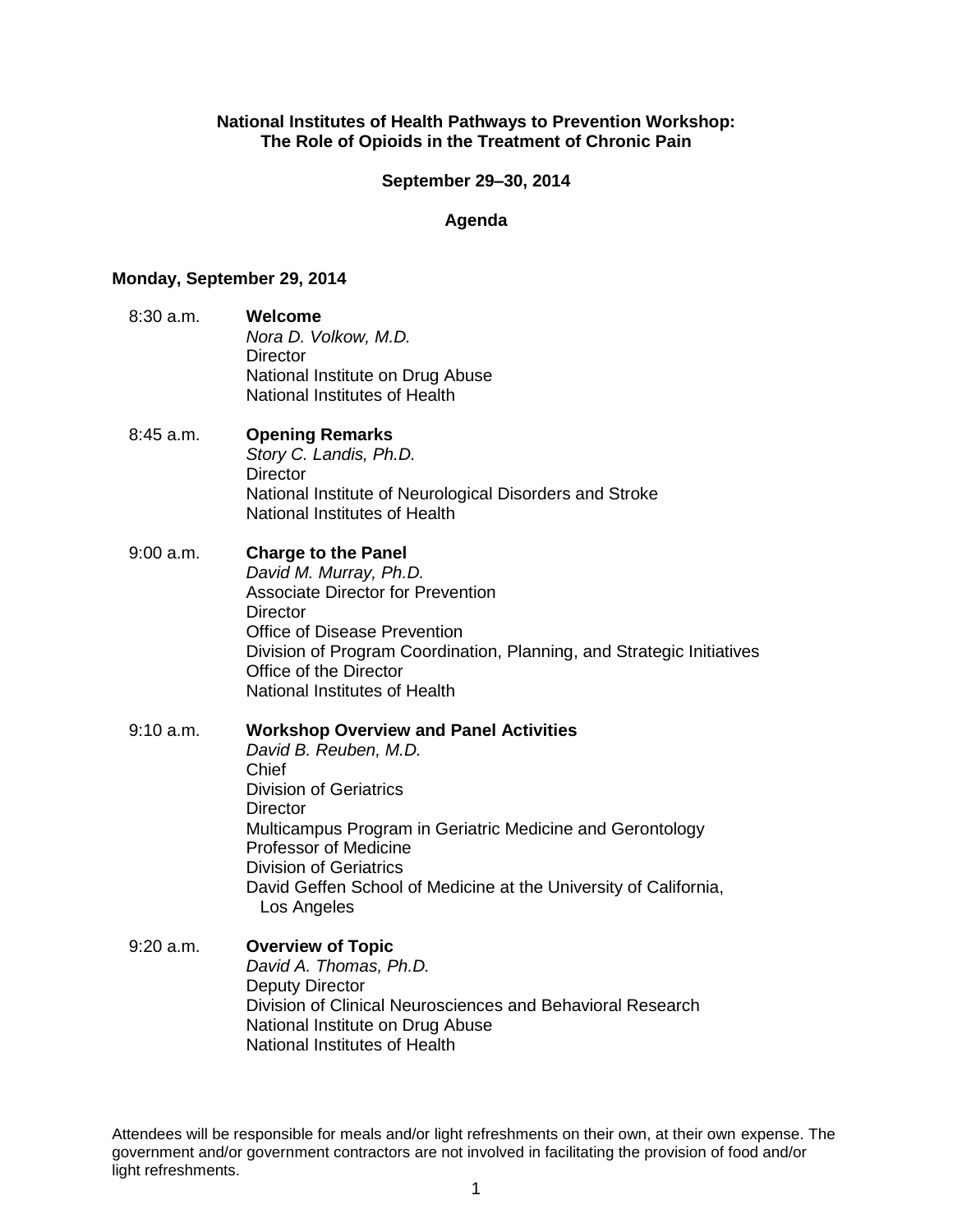#### **Monday, September 29, 2014** *(continued)*

- 9:40 a.m. **The Folly of Trying To Speak for the 100 Million Americans** *Myra Christopher, L.H.D. (Hon.)* Kathleen M. Foley Chair for Pain and Palliative Care Center for Practical Bioethics
- 10:00 a.m. **Clinician Perspective** *David J. Tauben, M.D.* Clinical Associate Professor Department of Medicine Chief (Interim) Division of Pain Medicine Medical Director Center for Pain Relief University of Washington

#### **I. What is the long-term effectiveness of opioids?**

- 10:20 a.m. **Evidence-based Practice Center I: Overview of Systematic Review Methodology and What Is the Long-Term Effectiveness of Opioids?**  *Roger Chou, M.D., FACP* **Director** Pacific Northwest Evidence-based Practice Center Professor of Medicine Department of Medical Informatics & Clinical Epidemiology Oregon Health & Science University
- 10:50 a.m. **What Is The Long-Term Effectiveness of Opioids: Interpretation of Evidence** *Jane C. Ballantyne, M.D.* Professor, Retired Department of Anesthesiology and Pain Medicine University of Washington
- 11:10 a.m. **Understanding the Data: Efficacy, Effectiveness, and Generalizability** Russell K. Portenoy, M.D. Chief Medical Officer Metropolitan Jewish Health System (MHJS) Hospice and Palliative Care **Director** MJHS Institute for Innovation in Palliative Care Professor of Neurology Albert Einstein College of Medicine
- 11:30 a.m. **Break**

Attendees will be responsible for meals and/or light refreshments on their own, at their own expense. The government and/or government contractors are not involved in facilitating the provision of food and/or light refreshments.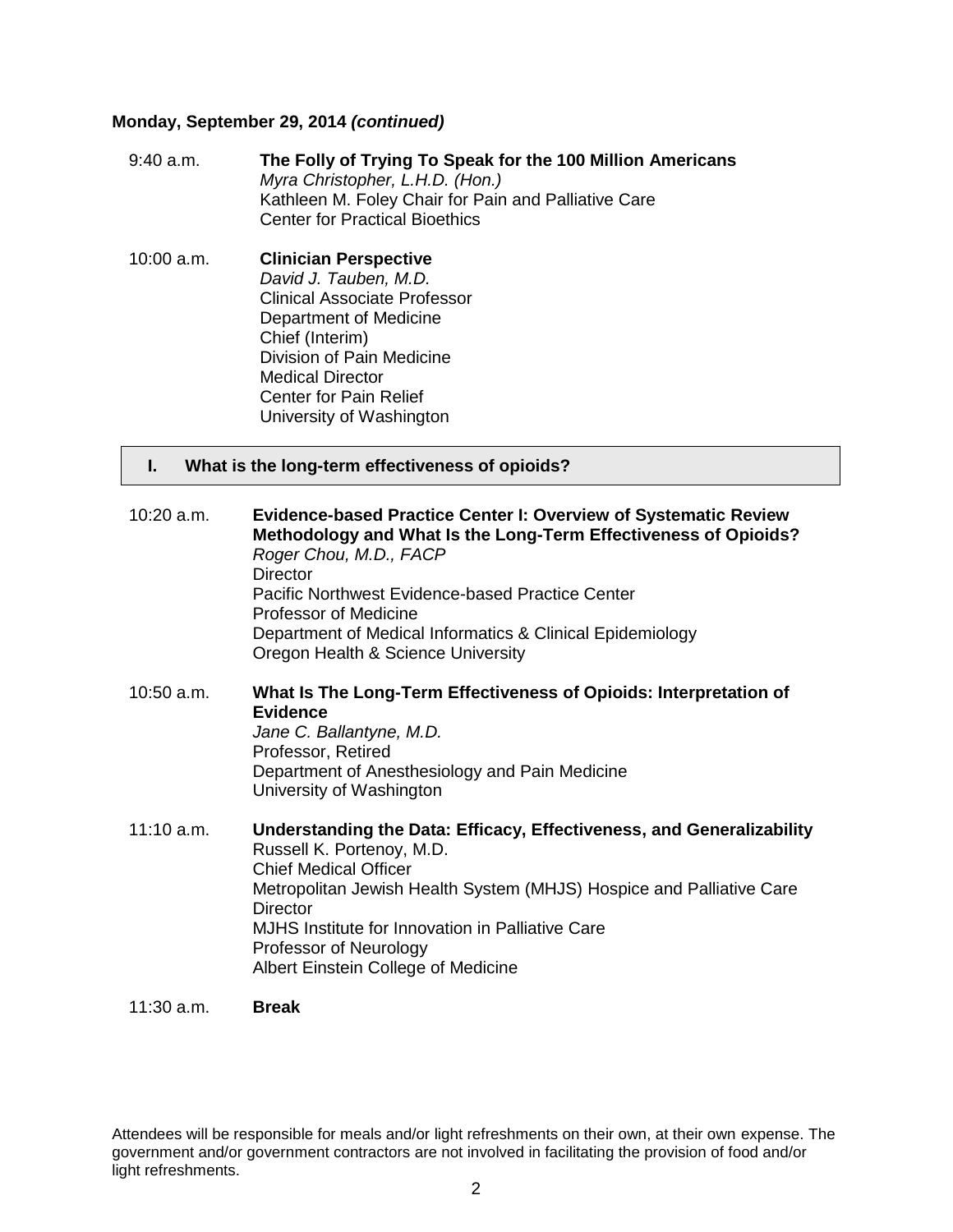#### **Monday, September 29, 2014** *(continued)*

| $11:50$ a.m. | <b>Predicting Individual Differences in Opioid Analgesic Effectiveness</b><br>Stephen Bruehl, Ph.D.<br>Professor<br>Department of Anesthesiology<br>Vanderbilt University School of Medicine                                                                                                  |
|--------------|-----------------------------------------------------------------------------------------------------------------------------------------------------------------------------------------------------------------------------------------------------------------------------------------------|
| 12:10 p.m.   | Are Opioids Preferentially Effective in Treating Different Underlying<br><b>Mechanisms of Chronic Pain?</b><br>Daniel J. Clauw, M.D.<br>Professor of Anesthesiology, Medicine and Psychiatry<br>Director<br>Chronic Pain and Fatigue Research Center<br>University of Michigan Medical Center |

- 12:30 p.m. **Lunch (to be provided at the expense of the attendee)**
- 1:30 p.m. **Discussion**

#### **II. What are the safety and harms of opioids in patients with chronic pain?**

2:20 p.m. **Evidence-based Practice Center II: What Are the Safety and Harms of Opioids in Patients With Chronic Pain?** *Judith Turner, Ph.D.* Professor Department of Psychiatry and Behavioral Sciences University of Washington 2:40 p.m. **Adverse Drug Reactions With Opioid Analgesic Use in Older Adults** *Joseph T. Hanlon, Pharm.D., M.S.* Professor Division of Geriatrics/Gerontology Department of Medicine University of Pittsburgh School of Medicine 3:00 p.m. **Prescription Opioids and Substance Use Disorder** *Edward C. Covington, M.D.*

**Director** Neurological Center for Pain Cleveland Clinic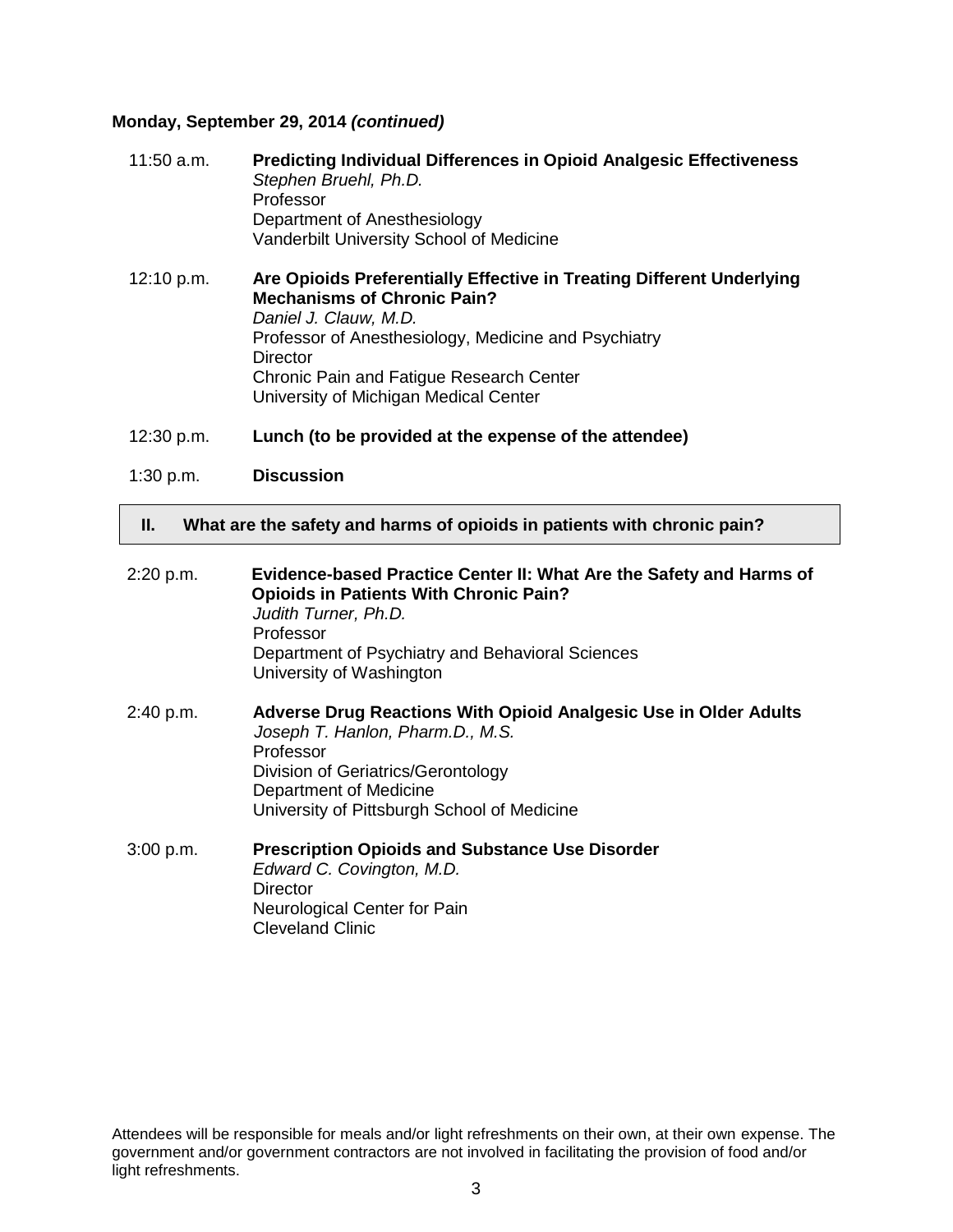### **Monday, September 29, 2014** *(continued)*

- 3:20 p.m. **Risks of Opioid Therapy** *Nathaniel P. Katz, M.D., M.S.* President and Chief Executive Officer Analgesic Solutions Adjunct Assistant Professor of Anesthesia Tufts University School of Medicine
- 3:40 p.m. **Public Health Impact** *Jane C. Maxwell, Ph.D.* Senior Research Scientist Addiction Research Institute University of Texas at Austin School of Social Work
- 4:00 p.m. **Discussion**
- 5:00 p.m. **Adjourn**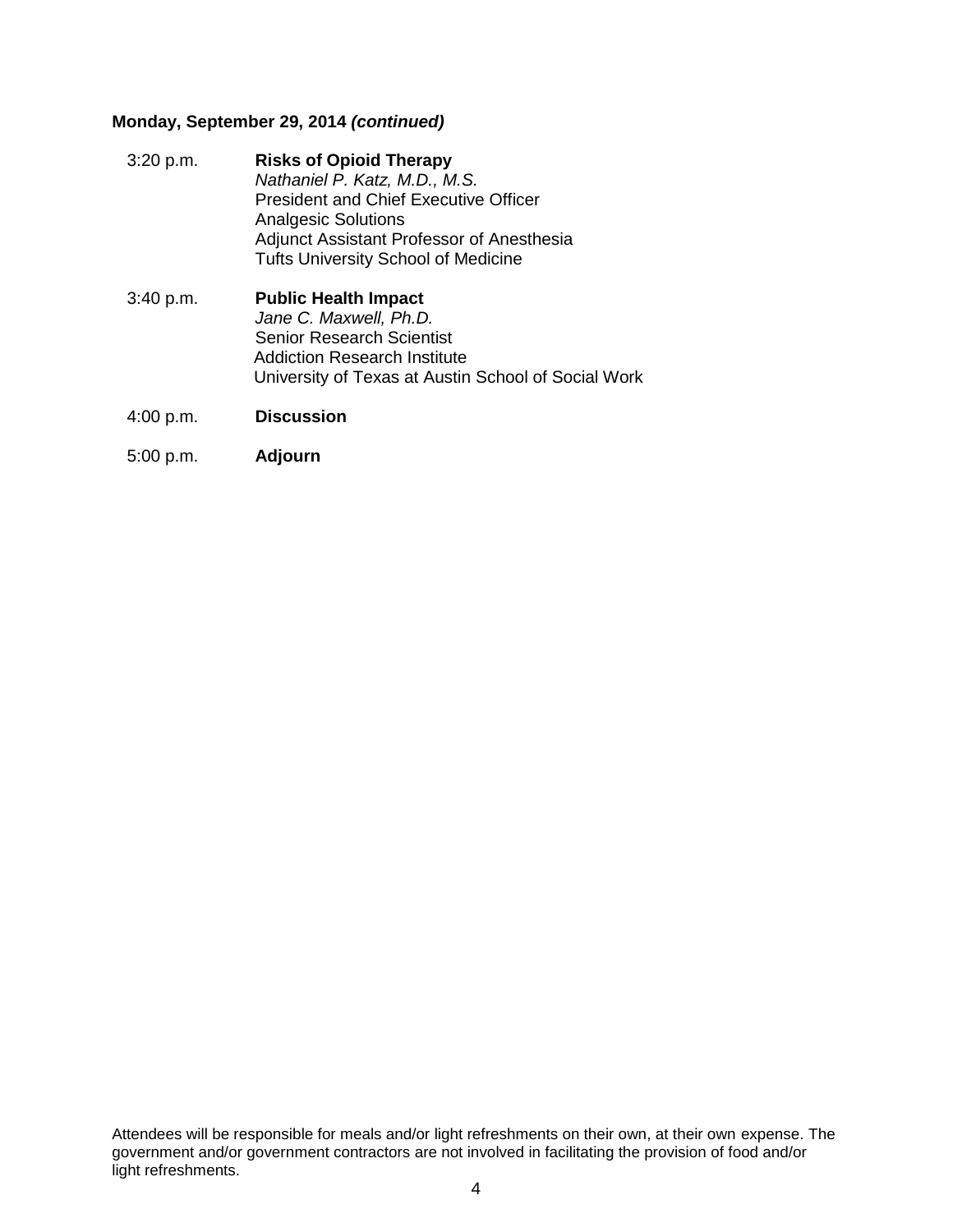# **Tuesday, September 30, 2014**

| III.        | What are the effects of different opioid management strategies?                                                                                                                                                                                                                                                                                                      |
|-------------|----------------------------------------------------------------------------------------------------------------------------------------------------------------------------------------------------------------------------------------------------------------------------------------------------------------------------------------------------------------------|
| $8:30$ a.m. | <b>Evidence-based Practice Center Presentation III: What Are the Effects</b><br>of Different Opioid Management Strategies?<br>Roger Chou, M.D., FACP<br><b>Director</b><br>Pacific Northwest Evidence-based Practice Center<br><b>Professor of Medicine</b><br>Department of Medical Informatics & Clinical Epidemiology<br>Oregon Health & Science University       |
| $8:50$ a.m. | Selected Strategies To Optimize Opioid Therapy and Decrease Risk of<br>Abuse: State of the Evidence<br>Ricardo A. Cruciani, M.D., Ph.D.<br><b>Director</b><br>Center for Comprehensive Pain Management and Palliative Care<br>Capital Institute for Neuroscience<br><b>Capital Health Medical Center</b>                                                             |
| 9:10 a.m.   | <b>Effectiveness of Treatment Strategies for Managing Patients With</b><br>Addiction to Prescription Opioids on Outcomes Related to Addiction,<br>Abuse, Misuse, Pain, Function, and Quality of Life<br>Steven D. Passik, Ph.D.<br><b>Vice President</b><br><b>Clinical Research and Advocacy</b><br>Millennium Research Institute<br><b>Millennium Laboratories</b> |
| $9:30$ a.m. | <b>Impact of Pharmacokinetics and Pharmacodynamics: Relevance to</b><br><b>Abuse and Addiction and Risks in Treatment</b><br>Sharon Walsh, Ph.D.<br>Professor of Behavioral Sciences, Psychiatry, Pharmacology, and<br><b>Pharmaceutical Science</b><br><b>Director</b><br>Center on Drug and Alcohol Research<br>University of Kentucky College of Medicine         |
| $9:50$ a.m. | <b>Discussion</b>                                                                                                                                                                                                                                                                                                                                                    |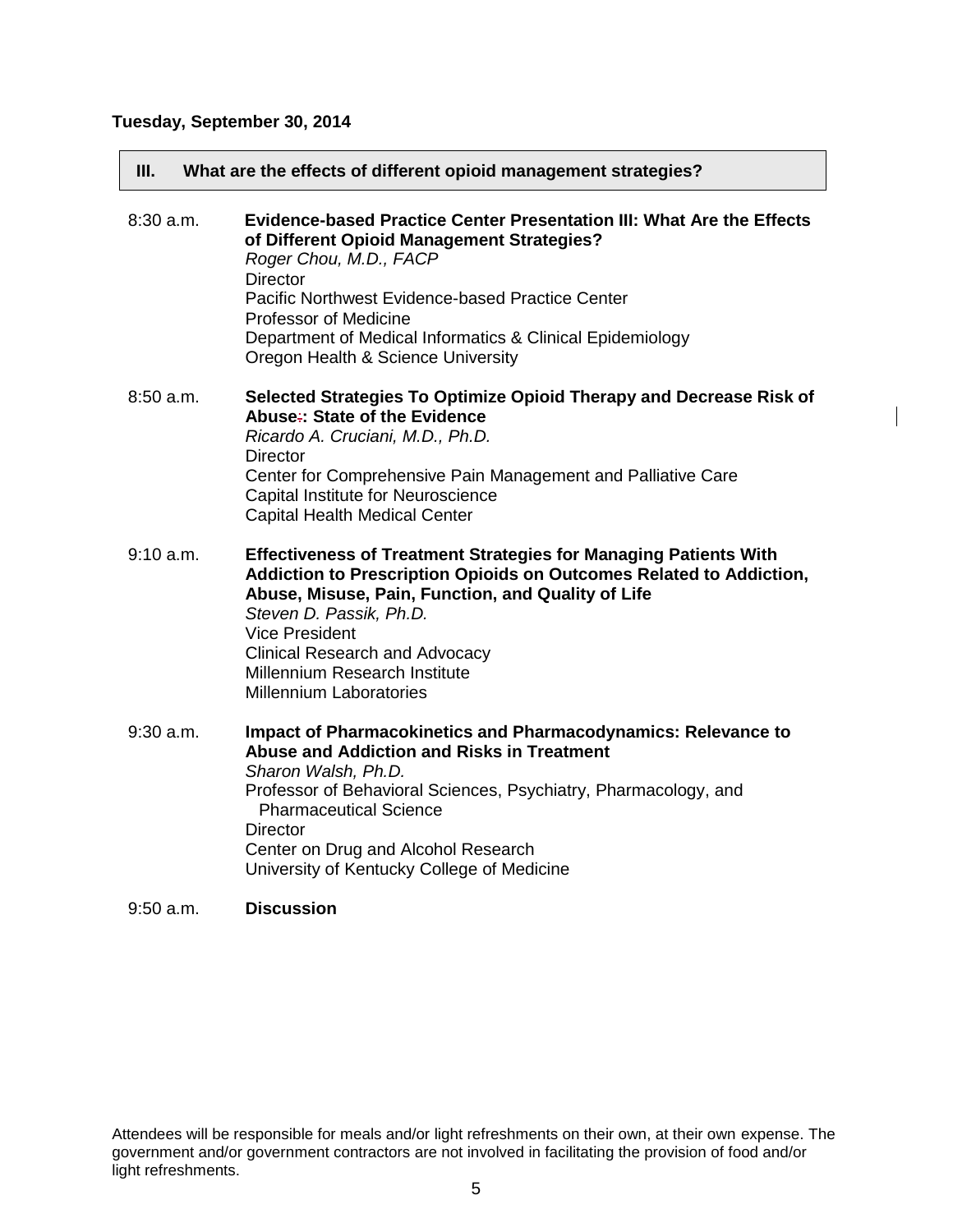# **Tuesday, September 30, 2014** *(continued)*

| IV.<br>What is the effectiveness of risk mitigation strategies for opioid treatment? |                                                                                                                                                                                                                                                                                                                                                                    |  |
|--------------------------------------------------------------------------------------|--------------------------------------------------------------------------------------------------------------------------------------------------------------------------------------------------------------------------------------------------------------------------------------------------------------------------------------------------------------------|--|
| $10:30$ a.m.                                                                         | Evidence-based Practice Center IV: What Is the Effectiveness of Risk<br><b>Mitigation Strategies for Opioid Treatment?</b><br>Judith Turner, Ph.D.<br>Professor<br>Department of Psychiatry and Behavioral Sciences<br>University of Washington                                                                                                                    |  |
| $10:50$ a.m.                                                                         | <b>Risk Mitigation by Way of Naloxone</b><br>Phillip O. Coffin, M.D., M.I.A.<br>Director of Substance Use Research<br><b>HIV Prevention Section</b><br>San Francisco Department of Public Health                                                                                                                                                                   |  |
| $11:10$ a.m.                                                                         | <b>Opioid Risk Mitigation and Adherence Monitoring in Practice</b><br>Erin E. Krebs, M.D., M.P.H.<br>Core Investigator<br>Center for Chronic Disease Outcomes Research<br><b>Medical Director</b><br>Women Veterans Comprehensive Health Center<br>Minneapolis Veterans Administration<br>Associate Professor<br>Department of Medicine<br>University of Minnesota |  |
| 11:30 a.m.                                                                           | Prescription Opioid Misuse and Addiction: A National Priority<br>Wilson M. Compton, M.D., M.P.E.<br><b>Deputy Director</b><br>National Institute on Drug Abuse<br>National Institutes of Health                                                                                                                                                                    |  |

## 11:50 a.m. **Discussion**